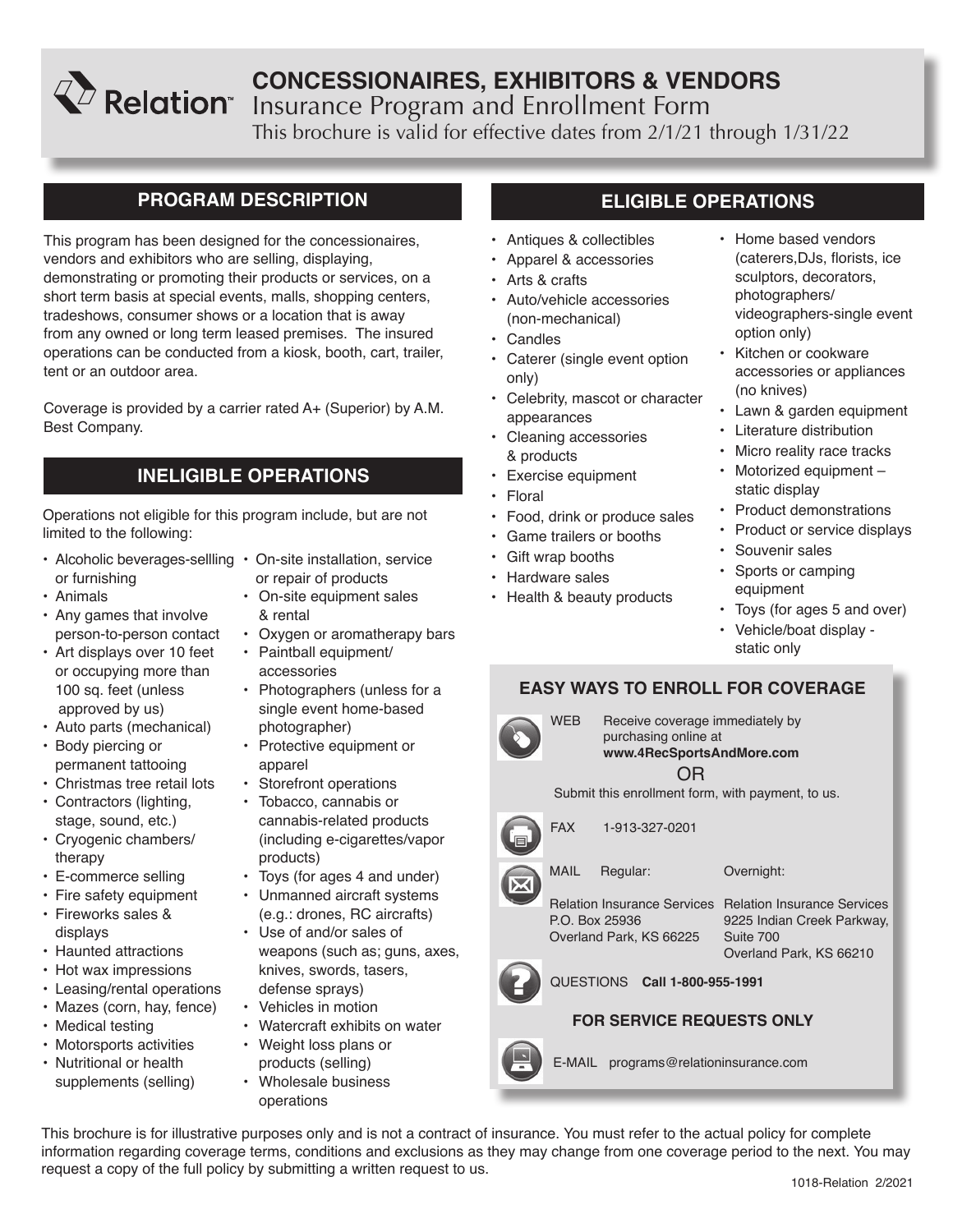## **EXCLUSIONS**

The following represent only some of the exclusions contained in this policy.

- Abuse, molestation, harassment or sexual conduct
- All operations listed as ineligible
- Amusement devices (e.g.: rides, slides, inflatables, bungees, climbing walls, dunk tanks-does not apply to structures

that are not designed to bounce on, slide on, ride on or tunnel through)

- Animals (injury or death to any animal or injury, death, or property damage caused by your animal) • Asbestos
- Communicable disease
- Employment-related practices
- **Fireworks**
- Fungi or bacteria
- Lead
- Nuclear energy liability

| <b>Coverages</b>                                                                                                                                | <b>Option 1</b> | <b>Option 2</b> | <b>Option 3</b> | <b>Option 4</b> | <b>Option 5</b> |  |
|-------------------------------------------------------------------------------------------------------------------------------------------------|-----------------|-----------------|-----------------|-----------------|-----------------|--|
| <b>Commercial General Liability (CGL):</b>                                                                                                      | Limits          | Limits          | Limits          | Limits          | Limits          |  |
| Each Occurrence                                                                                                                                 | \$1,000,000     | \$2,000,000     | \$3,000,000     | \$4,000,000     | \$5,000,000     |  |
| General Aggregate<br>(other than Products-completed Operations)                                                                                 | \$5,000,000     | \$5,000,000     | \$5,000,000     | \$5,000,000     | \$5,000,000     |  |
| Products-completed Operations Aggregate                                                                                                         | \$1,000,000     | \$2,000,000     | \$3,000,000     | \$4,000,000     | \$5,000,000     |  |
| Personal and Advertising Injury                                                                                                                 | \$1,000,000     | \$2,000,000     | \$3,000,000     | \$4,000,000     | \$5,000,000     |  |
| Damage to Premises Rented to You<br>(Fire Legal Liability)                                                                                      | 300,000<br>\$   | \$<br>300,000   | \$<br>300,000   | \$<br>300,000   | \$<br>300,000   |  |
| <b>Medical Expense</b>                                                                                                                          | \$<br>5,000     | \$<br>5,000     | \$<br>5,000     | \$<br>5,000     | \$<br>5,000     |  |
| <b>Costs</b> (based on single unit or 100 sq. ft. space)<br>See page 5 for additional options for multiple units or space exceeding 100 sq. ft. |                 |                 |                 |                 |                 |  |
| Single event coverage<br>(event must be one month or less)                                                                                      | \$<br>181.00    | \$<br>264.00    | \$<br>514.00    | \$<br>764.00    | \$1.014.00      |  |

| <b>Strictle event coverage</b>    |          |                |    |            |            |            |
|-----------------------------------|----------|----------------|----|------------|------------|------------|
| (event must be one month or less) | 181.00   | \$<br>264.00   |    | 514.00     | 764.00     | \$1,014.00 |
| 3 consecutive months coverage     | 431.00   | \$<br>639.00   |    | 889.00     | \$1.139.00 | 1.389.00   |
| 6 consecutive months coverage     | 678.00   | 1.010.00       | S. | 1.260.00   | \$1.510.00 | 1.760.00   |
| Annual Coverage                   | 1.153.00 | \$<br>1.722.00 |    | \$2.007.00 | \$2,257.00 | 2,507.00   |

\*Cost includes premium and a \$15 risk purchasing annual administration fee.

**Commercial General Liability with Broadening Endorsement** – coverage which protects the insured against liability claims for bodily injury and property damage arising out of premises, operations, products and completed operations and personal and advertising injury while at the event.

## **OPTIONAL COVERAGE AVAILABLE**

## **Equipment and Contents Coverage (Inland Marine)**

This provides coverage for direct loss or damage to your vendor inventory, supply inventory, detachable trailers, equipment and portable storage units due to fire, theft, vandalism or other covered causes (subject to actual policy terms and conditions). You must insure the full replacement cost of all your equipment and contents to avoid a co-insurance penalty at the time of loss. Should you add additional equipment or contents to your inventory, please contact us to have your insured value amended to avoid a co-insurance penalty.

Coverage Conditions:

- 1. Coverage is not available on a stand-alone basis. You must have six month or annual commercial general liability coverage for your concession, exhibitor or vendor business with our Concessionaires, Exhibitors & Vendors RPG Insurance Program.
- 2. Coverage cannot be extended to cover fine jewelry and fine arts, non-structural glass and permanent structures such as concession stands or storage units that are not portable.
- 3. Coverage will be effective the day after we receive the proper completed enrollment form with premium and will expire one year from the effective date or on the expiration date of your Commercial General Liability policy through the Concessionnaires, Exhibitors and Vendors RPG program.

| <b>Rates</b>                    |      |                   |                |  |  |  |  |
|---------------------------------|------|-------------------|----------------|--|--|--|--|
| <b>Total Value per Location</b> | Rate | <b>Deductible</b> | <b>Minimum</b> |  |  |  |  |
|                                 |      |                   | <b>Premium</b> |  |  |  |  |
| 1 - \$ 10.000                   | .03  | 250               | \$100.00       |  |  |  |  |
| 10,001 - \$100,000              | .026 | 1.000             | \$100.00       |  |  |  |  |
| $100,001 +$                     | .026 | 2.500             | \$100.00       |  |  |  |  |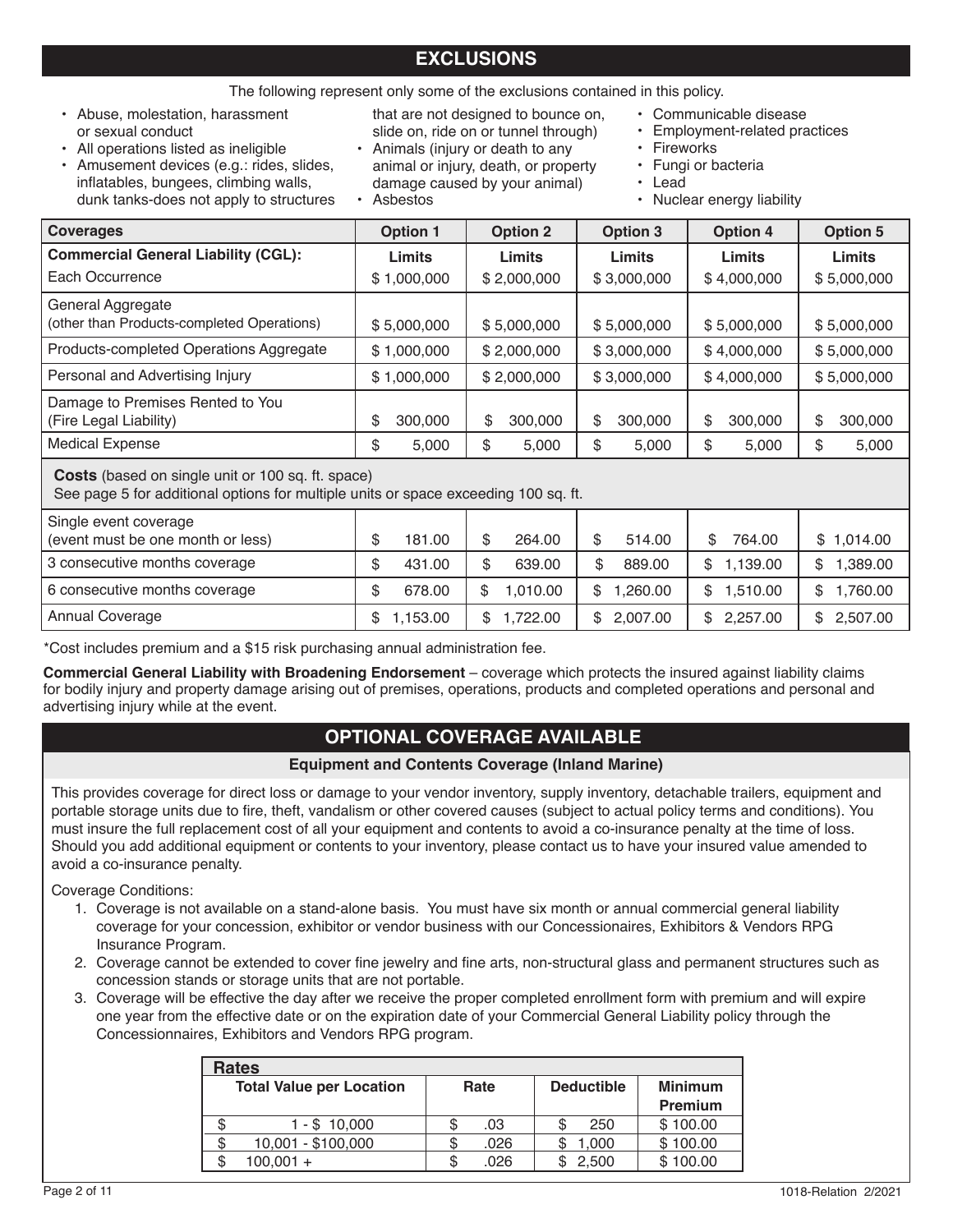### **1. How soon does coverage start? When will we receive proof of coverage?**

Coverage can be bound the date after we receive a completed enrollment form and the appropriate premium. Please allow adequate time for us to process your enrollment form and issue certificates.

### **2. When should we make our coverage effective?**

The effective date is the date you need your insurance to start. If you are renewing annual coverage with us, use the expiration date of your coverage. Coverage will be in effect for the time period selected.

#### **3. Can I apply for coverage over the phone?**

Unfortunately, we are unable to take your information over the phone at this time. You can apply for coverage online or by completing an enrollment form and submitting it to us via fax or mail.

#### **4. What is a general aggregate?**

The general aggregate is the maximum amount to be paid out in any policy period for all losses.

### **5. I have been asked by the event where I am exhibiting to add them as an additional insured to my policy. What does this mean?**

An additional insured is an entity which has an insurable interest for claims arising out of your negligence as the named insured. Such possible entities are the landlord or sponsor. By providing an entity additional insured status, they are now entitled to defense and indemnity (if policy limits have not been exhausted) under your policy with no responsibility for premium payments.

You may request an additional insured in the appropriate section of the enrollment form. Please remember to provide the complete name, address and relationship to you. Additional insured requests must be made in writing.

### **6. If we need to request another certificate of insurance for a specific event that we are attending, how do we do this?**

A written request from the insured is required. There is a certificate request form that will be sent with your original coverage documents that can either be faxed, mailed or e-mailed to us. Please allow adequate time for processing.

#### **7. What is the coinsurance penalty referenced with equipment and contents coverage?**

The equipment and contents coverage available within this program contains a 100% coinsurance clause. With a 100% coinsurance clause, you are agreeing to accept a penalty if a covered loss occurs and all of your equipment and contents are not insured to their replacement cost value. For this reason, it is vital that the values of your equipment and contents be accurately reported and updated annually to reflect inflation and other increases in cost. If they are undervalued, a coinsurance penalty may be applied at the time of a loss. The penalty equals the difference between the amount of the loss and the amount actually paid by the carrier.

The simple formula used to arrive at the amount to be paid by the carrier is as follows:

"Did" / "Should" x Loss Amount – Deductible = Amount Paid

"Did"  $=$  the amount of coverage you did purchase "Should" = the replacement value of your equipment and contents that you should have insured

### **8. What does the term "replacement cost" value mean with regards to equipment and contents coverage?**

Replacement cost means that the value of covered property will be based on the replacement cost at the time of loss without any deduction for depreciation. It is limited to the cost of repair or replacement with similar property and used for the same purpose.

## **9. Will we receive a policy after submitting the enrollment form?**

You will receive a certificate of insurance as proof of coverage. Coverage is offered exclusively through Sports, Leisure and Entertainment Risk Purchasing Group (RPG). The RPG receives a master policy from the company. Submission of this enrollment form confirms your desire to receive coverage through the RPG. Each member receives their own certificate of insurance as their evidence of coverage. The limits of insurance apply individually to each insured member organization-there are no shared limits of liability with any other members. A copy of the RPG master policy can be requested in writing to: Relation Insurance Services, P.O. Box 25936, Overland Park, KS 66225 or programs@relationinsurance.com.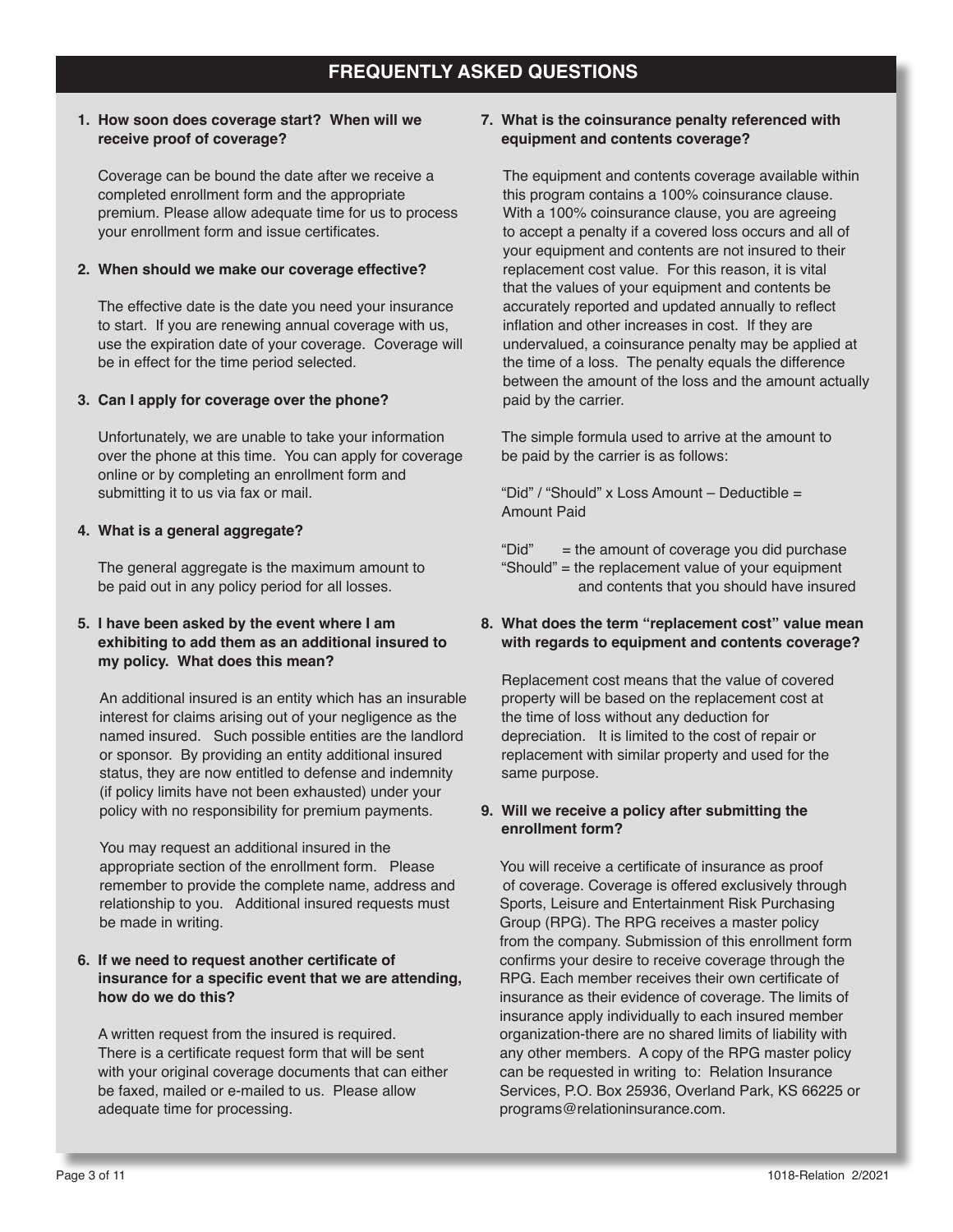

# **Enrollment Form - Concessionaires, Exhibitors & Vendors**

Valid for effective dates from 2/1/21 through 1/31/22

Completion of this enrollment form confirms your desire to obtain insurance through the Sports, Leisure and Entertainment Risk Purchasing Group. A risk purchasing group (RPG) provides group purchasing power for similar risks resulting in potential advantageous coverage terms, competitive rates, risk management bulletins, and rewards for favorable group loss experience. An RPG administration fee may be charged. The submission of this enrollment form and/or the acceptance of payment does not guarantee coverage. Certain operations are not eligible for coverage by this program. We reserve the right to decline any request for coverage.

## **TO AVOID PROCESSING DELAYS, PLEASE: 1. Complete all sections (print legibly)**

**2. Sign and date where required**

**3. Remit completed enrollment form (pages 4-11) with payment**

|                          | $\bigcirc$ I am a new account<br>$\bigcirc$ I am renewing my coverage                                                                                                                                                                                                                            |
|--------------------------|--------------------------------------------------------------------------------------------------------------------------------------------------------------------------------------------------------------------------------------------------------------------------------------------------|
|                          | Note: This is the name that will appear on your Certificate of Insurance. If your company is a Sole Proprietorship, then this will be your personal                                                                                                                                              |
| GENERAL<br>IFORMATIOI    | name or DBA.<br>Applicant is a: $\bigcirc$ Sole Proprietorship $\bigcirc$ Limited Liability Co. $\bigcirc$ Corporation $\bigcirc$ Partnership                                                                                                                                                    |
|                          |                                                                                                                                                                                                                                                                                                  |
|                          |                                                                                                                                                                                                                                                                                                  |
|                          |                                                                                                                                                                                                                                                                                                  |
|                          |                                                                                                                                                                                                                                                                                                  |
|                          |                                                                                                                                                                                                                                                                                                  |
|                          | (By listing an email address, you are giving us permission to contact you by email about your policy. Refer to page 9 of the application for<br>Electronic Disclosure and Consent)                                                                                                               |
|                          | Coverage will begin the day after the completed enrollment form and premium are received and approved by us, or on a                                                                                                                                                                             |
| <b>DATES</b>             | later date you specify below. (If renewing coverage, please provide the expiration date of your current policy).                                                                                                                                                                                 |
|                          |                                                                                                                                                                                                                                                                                                  |
|                          | 1. Check all that apply regarding your type of operations:                                                                                                                                                                                                                                       |
|                          |                                                                                                                                                                                                                                                                                                  |
|                          | $\bigcirc$ Distribution of literature and/or display only                                                                                                                                                                                                                                        |
|                          |                                                                                                                                                                                                                                                                                                  |
|                          | Is your display over 10 feet tall or does it occupy more than 100 sq. feet? $\bigcirc$ Yes $\bigcirc$ No<br>(please note: Art displays over 10 feet tall or more than 100 sq. feet are ineligible for coverage under this program, unless<br>reviewed and approved by the program administrator) |
|                          | 2. Select one of the following that best describes your business operations:                                                                                                                                                                                                                     |
|                          | $\bigcirc$ Customers can walk up to your booth, exhibit, tent, trailer, etc.                                                                                                                                                                                                                     |
|                          | Examples:                                                                                                                                                                                                                                                                                        |
| <b>SS INFORMATION</b>    | • You are a food trailer and customers walk up to your window to obtain their food and they walk away. You do<br>not provide seating                                                                                                                                                             |
| ш                        | • You are a game trailer and you open up the side of the trailer and customers play a game while standing<br>outside of your trailer                                                                                                                                                             |
| $\overline{\phantom{a}}$ | a. Provide your # of units (e.g.: trailer, push cart, table):                                                                                                                                                                                                                                    |
| <b>IISUB</b>             | $\bigcirc$ Customers are able to walk in, through and around your booth, exhibit, tent, trailer, etc.                                                                                                                                                                                            |
|                          | Examples:                                                                                                                                                                                                                                                                                        |
|                          | • You are a food vendor that also provides seating for your customers                                                                                                                                                                                                                            |
|                          | • You are a game trailer and customers enter your trailer to play games                                                                                                                                                                                                                          |
|                          | a. Provide your total square footage:                                                                                                                                                                                                                                                            |
|                          | $\bigcirc$ Micro reality race tracks a. Provide # of your tracks:<br>O Home-based wedding vendor. Available only for a single event coverage period - use 1 unit rating                                                                                                                          |
|                          |                                                                                                                                                                                                                                                                                                  |
|                          | NOTE: This commercial general liability coverage applies only while you are operating as a concessionaire,<br>exhibitor or vendor. This program does not provide commercial automobile coverage.                                                                                                 |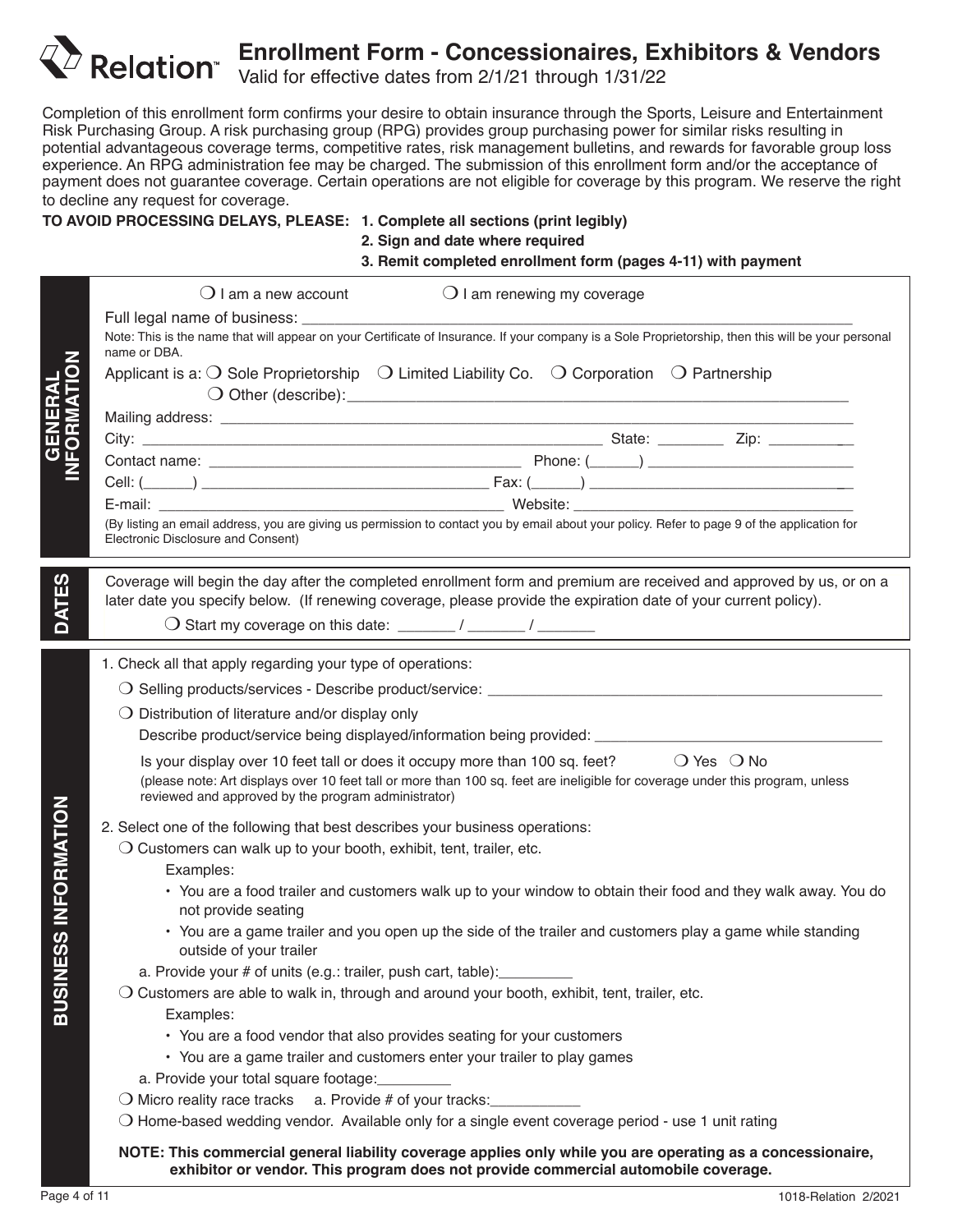| <b>BUSINESS INFORMATION CONT.</b>         | $\bigcirc$ Yes $\bigcirc$ No<br>3. Are all of the event operations to be insured located within the United States?<br>4. Please select the coverage period desired: $\bigcirc$ Single event $\bigcirc$ 3 Months $\bigcirc$ 6 Months $\bigcirc$ Annual<br>a. If seeking annual coverage, do you own/operate/manage a storefront/brick and mortar business $\bigcirc$ Yes $\bigcirc$ No<br>or have a long term lease at a single location for your operations?<br>(Storefront/brick and mortar operations or those with long term leases are not eligible for annual coverage. Coverage is only available for<br>a single event (lasting one month or less), 3 months or 6 months policy periods for those exposures that occur away from any of your<br>owned or long-term leased premises.)<br>5. If applying for single event coverage, please provide the following:<br>Date(s) of event: (including set-up/tear-down): _____/_____/_____to _____/_____/                                                                                                                                                                                                                                                                                                                                                                                                                                                                                                                                                                                                                                                    |
|-------------------------------------------|---------------------------------------------------------------------------------------------------------------------------------------------------------------------------------------------------------------------------------------------------------------------------------------------------------------------------------------------------------------------------------------------------------------------------------------------------------------------------------------------------------------------------------------------------------------------------------------------------------------------------------------------------------------------------------------------------------------------------------------------------------------------------------------------------------------------------------------------------------------------------------------------------------------------------------------------------------------------------------------------------------------------------------------------------------------------------------------------------------------------------------------------------------------------------------------------------------------------------------------------------------------------------------------------------------------------------------------------------------------------------------------------------------------------------------------------------------------------------------------------------------------------------------------------------------------------------------------------------------------|
|                                           | Street address:_____________________________City:_________________________State:______Zip: _______________<br>NOTE: This coverage only applies to a single event and the single event cannot exceed one month                                                                                                                                                                                                                                                                                                                                                                                                                                                                                                                                                                                                                                                                                                                                                                                                                                                                                                                                                                                                                                                                                                                                                                                                                                                                                                                                                                                                 |
|                                           |                                                                                                                                                                                                                                                                                                                                                                                                                                                                                                                                                                                                                                                                                                                                                                                                                                                                                                                                                                                                                                                                                                                                                                                                                                                                                                                                                                                                                                                                                                                                                                                                               |
| EQUESTS<br>$\alpha$<br><b>CERTIFICATE</b> | Once your enrollment form is approved, you will receive a Certificate of Insurance as evidence that coverage is bound.<br>Complete this section if you require additional certificates listing a facility, property owner or similar third-party<br>as an additional insured on your policy. Provide a separate request for each additional certificate needed.<br>Note: Please request all additional insureds needed for this policy term. Additional insureds from the expiring policy term will<br>not be automatically renewed.<br>1. When is this certificate needed? : $\frac{1}{2}$<br>2. This certificate is for: $\bigcirc$ General Liability Coverage<br>O Equipment & Contents/Inland Marine Coverage (if applicable)<br>3. What is the additional insured's relationship to you? $\bigcirc$ Owner/manager/lessor of premises (facility or venue)<br>$\bigcirc$ Event organizer $\bigcirc$ Sponsor $\bigcirc$ Co-promoter $\bigcirc$ Lessor of equipment/contents (liability)<br>NOTE: The certificate holder will automatically be an Additional Insured for an Owner/manager/lessor, Sponsor or Co-Promoter relationship<br>5. Does the certificate holder/additional insured require any special wording or endorsements? O Yes O No<br>If yes, check all that apply: $\bigcirc$ CG2026 $\bigcirc$ Primary $\bigcirc$ Waiver of subrogation<br>NOTE: If you are not sure, please attach a copy of the insurance requirements/instructions you've received.<br>If applicable:<br>For specific event:<br>6. For Loss Payee: Type of equipment (please describe): Replacement cost value: _______ |
|                                           | The most common delay in certificate processing is caused by providing partial or incorrect name and/or<br>instructions. Please check your request carefully before submitting.                                                                                                                                                                                                                                                                                                                                                                                                                                                                                                                                                                                                                                                                                                                                                                                                                                                                                                                                                                                                                                                                                                                                                                                                                                                                                                                                                                                                                               |
| Page 5 of 11                              | 1018-Relation 2/2021                                                                                                                                                                                                                                                                                                                                                                                                                                                                                                                                                                                                                                                                                                                                                                                                                                                                                                                                                                                                                                                                                                                                                                                                                                                                                                                                                                                                                                                                                                                                                                                          |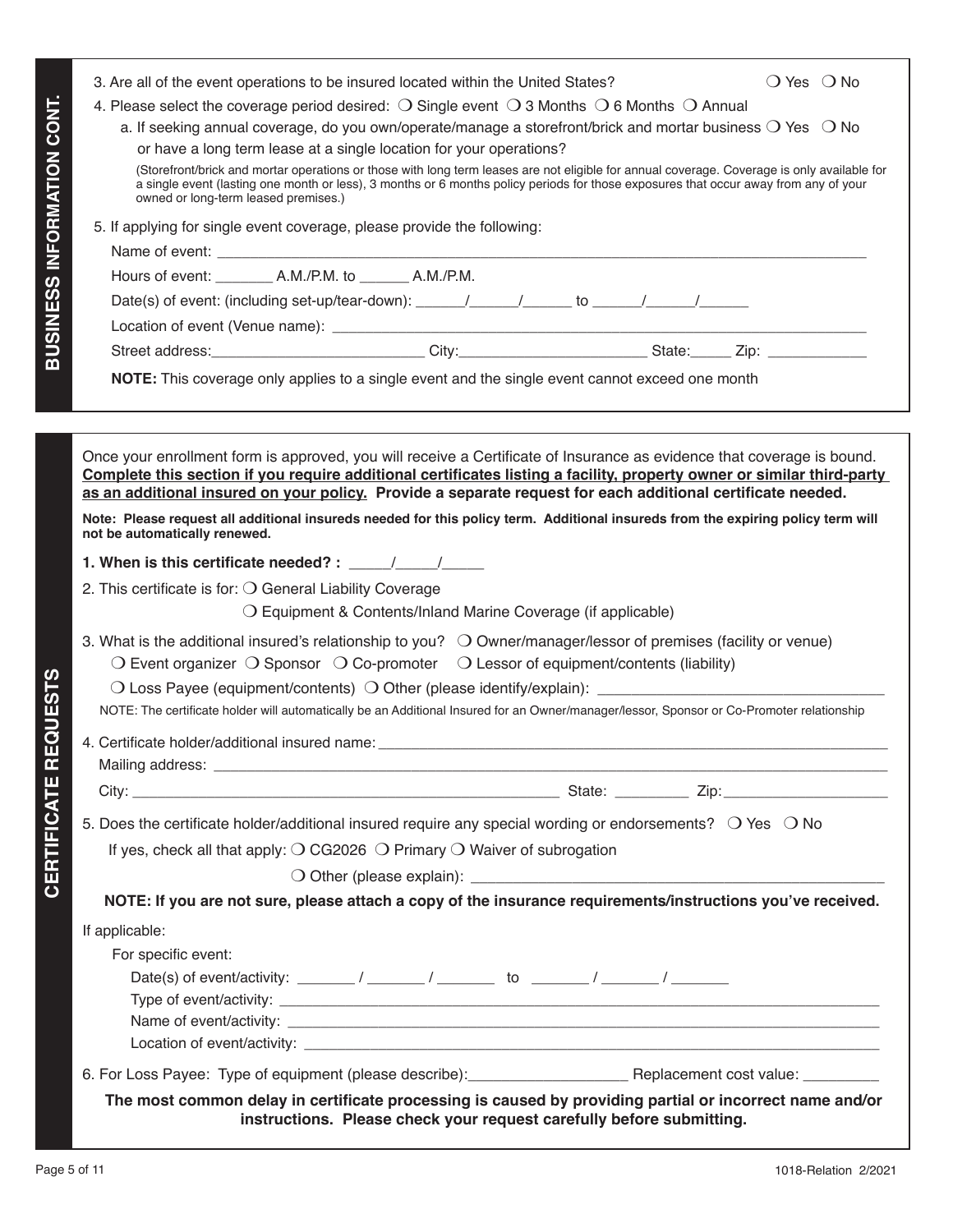## **PROGRAM COST CALCULATION**

## **Please check the coverage period and cost that is applicable. Cost includes premium and a \$15 risk purchasing administration fee.**

| <b>OPTION 1 - \$1,000,000 Commercial General Liability Limit</b> |                                   |                                             |                                                           |                                             |                                             |                                      |  |  |
|------------------------------------------------------------------|-----------------------------------|---------------------------------------------|-----------------------------------------------------------|---------------------------------------------|---------------------------------------------|--------------------------------------|--|--|
| Coverage Period                                                  | 1 Unit or<br>Up to<br>100 Sq. Ft. | 2 Units or<br>$101 - 200$<br>Sq. Ft.        | 3 Units or<br>$201 - 300$<br>Sq. Ft.                      | 4 Units or<br>$301 - 400$<br><u>Sq. Ft.</u> | 5 Units or<br>$401 - 500$<br>Sq. Ft.        | 6 Units or<br>$501 - 600$<br>Sq. Ft. |  |  |
| Single Event                                                     | 181.00<br>$\circ$                 | $\bigcirc$ \$ 264.00                        | $\bigcirc$ \$ 306.00                                      | $\bigcirc$ \$ 348.00                        | $\bigcirc$ \$<br>390.00                     | $\bigcirc$ \$ 432.00                 |  |  |
| 3 Months                                                         | $O$ \$ 431.00                     | $O $$ 639.00                                | $O $$ 743.00                                              | $O $$ 847.00                                | $\bigcirc$ \$ 951.00                        | $\bigcirc$ \$1,055.00                |  |  |
| 6 Months                                                         | $O $$ 678.00                      | $O$ \$1,010.00                              | $\bigcirc$ \$1,176.00                                     | $\bigcirc$ \$1,342.00                       | $\bigcirc$ \$1,508.00                       | $O$ \$1,674.00                       |  |  |
| Annual                                                           | $\bigcirc$ \$1,153.00             | $O$ \$1,722.00                              | $\bigcirc$ \$2,007.00                                     | $\bigcirc$ \$2,292.00                       | $O$ \$2,577.00                              | $\bigcirc$ \$2,862.00                |  |  |
| OPTION 2 - \$2,000,000 Commercial General Liability Limit        |                                   |                                             |                                                           |                                             |                                             |                                      |  |  |
| Coverage Period                                                  | 1 Unit or<br>Up to<br>100 Sq. Ft. | 2 Units or<br>$101 - 200$<br>Sq. Ft.        | 3 Units or<br>$201 - 300$<br>Sq. Ft.                      | 4 Units or<br>$301 - 400$<br><u>Sq. Ft.</u> | 5 Units or<br>$401 - 500$<br><u>Sq. Ft.</u> | 6 Units or<br>$501 - 600$<br>Sq. Ft. |  |  |
| Single Event                                                     | $O $3$ 264.00                     | $\bigcirc$ \$ 371.00                        | O \$452.00                                                | 515.00<br>$\bigcirc$                        | $O $$ 578.00                                | $O $$ 641.00                         |  |  |
| 3 Months                                                         | $\bigcirc$ \$ 639.00              | $\bigcirc$ \$ 951.00                        | $\bigcirc$ \$1,107.00                                     | $\bigcirc$ \$1,263.00                       | $\bigcirc$ \$1,419.00                       | $\bigcirc$ \$1,575.00                |  |  |
| 6 Months                                                         | $\bigcirc$ \$1,010.00             | $\bigcirc$ \$1508.00                        | $O$ \$1,757.00                                            | $\bigcirc$ \$2,006.00                       | $\bigcirc$ \$2,255.00                       | $\bigcirc$ \$2,504.00                |  |  |
| Annual                                                           | $\bigcirc$ \$1722.00              | $\bigcirc$ \$2,576.00                       | $\bigcirc$ \$3,004.00                                     | $\bigcirc$ \$3,432.00                       | $\bigcirc$ \$3,860.00                       | $\bigcirc$ \$4,288.00                |  |  |
|                                                                  |                                   |                                             | OPTION 3 - \$3,000,000 Commercial General Liability Limit |                                             |                                             |                                      |  |  |
| Coverage Period                                                  | 1 Unit or<br>Up to<br>100 Sq. Ft. | 2 Units or<br>$101 - 200$<br>Sq. Ft.        | 3 Units or<br>$201 - 300$<br>Sq. Ft.                      | 4 Units or<br>$301 - 400$<br>Sq. Ft.        | 5 Units or<br>$401 - 500$<br>Sq. Ft.        | 6 Units or<br>$501 - 600$<br>Sq. Ft. |  |  |
| Single Event                                                     | $O $$ 514.00                      | $\bigcirc$ \$ 639.00                        | $O $$ 702.00                                              | $O $$ 765.00                                | $\bigcirc$ \$ 828.00                        | $\bigcirc$ \$ 891.00                 |  |  |
| 3 Months                                                         | $\bigcirc$ \$ 889.00              | $\bigcirc$ \$1,201.00                       | $\bigcirc$ \$1,357.00                                     | $\bigcirc$ \$1,513.00                       | $\bigcirc$ \$1,669.00                       | $\bigcirc$ \$1,835.00                |  |  |
| 6 Months                                                         | $\bigcirc$ \$1,260.00             | $\bigcirc$ \$1,758.00                       | $\bigcirc$ \$2,047.00                                     | $\bigcirc$ \$2,338.00                       | $\bigcirc$ \$2,629.00                       | $\bigcirc$ \$2,920.00                |  |  |
| Annual                                                           | $\bigcirc$ \$2,007.00             | $\bigcirc$ \$3,002.00                       | $\bigcirc$ \$3,501.00                                     | $\bigcirc$ \$4,000.00                       | $\bigcirc$ \$4,499.00                       | $\bigcirc$ \$4,998.00                |  |  |
|                                                                  |                                   |                                             | OPTION 4 - \$4,000,000 Commercial General Liability Limit |                                             |                                             |                                      |  |  |
| Coverage Period                                                  | 1 Unit or<br>Up to<br>100 Sq. Ft. | 2 Units or<br>$101 - 200$<br>Sq. Ft.        | 3 Units or<br>$201 - 300$<br>Sq. Ft.                      | 4 Units or<br>$301 - 400$<br>Sq. Ft.        | 5 Units or<br>$401 - 500$<br>Sq. Ft.        | 6 Units or<br>$501 - 600$<br>Sq. Ft. |  |  |
| Single Event                                                     | O \$764.00                        | $O $$ 889.00                                | $\bigcirc$ \$ 952.00                                      | $O$ \$1,015.00                              | $O$ \$1,078.00                              | $O$ \$1,141.00                       |  |  |
| 3 Months                                                         | $\bigcirc$ \$1,139.00             | $\bigcirc$ \$1,451.00                       | $\bigcirc$ \$1,607.00                                     | $\bigcirc$ \$1,763.00                       | $\bigcirc$ \$1,919.00                       | $\bigcirc$ \$2,085.00                |  |  |
| 6 Months                                                         | $\bigcirc$ \$1,510.00             | $\bigcirc$ \$2,008.00                       | $\bigcirc$ \$2,297.00                                     | $\bigcirc$ \$2,588.00                       | $\bigcirc$ \$2,879.00                       | $\bigcirc$ \$3,170.00                |  |  |
| Annual                                                           | $\bigcirc$ \$2,257.00             | $\bigcirc$ \$3,258.00                       | $\bigcirc$ \$3,800.00                                     | $\bigcirc$ \$4,342.00                       | $\bigcirc$ \$4,884.00                       | $\bigcirc$ \$5,426.00                |  |  |
|                                                                  |                                   |                                             | OPTION 5 - \$5,000,000 Commercial General Liability Limit |                                             |                                             |                                      |  |  |
| Coverage Period                                                  | 1 Unit or<br>Up to<br>100 Sq. Ft. | 2 Units or<br>$101 - 200$<br><u>Sq. Ft.</u> | 3 Units or<br>$201 - 300$<br><u>Sq. Ft.</u>               | 4 Units or<br>$301 - 400$<br><u>Sq. Ft.</u> | 5 Units or<br>$401 - 500$<br><u>Sq. Ft.</u> | 6 Units or<br>$501 - 600$<br>Sq. Ft. |  |  |
| Single Event                                                     | $\bigcirc$ \$1,014.00             | $\bigcirc$ \$1,139.00                       | $\bigcirc$ \$1,202.00                                     | $\bigcirc$ \$1,265.00                       | $\bigcirc$ \$1,328.00                       | $\bigcirc$ \$1,391.00                |  |  |
| 3 Months                                                         | $\bigcirc$ \$1,389.00             | $\bigcirc$ \$1,701.00                       | $\bigcirc$ \$1,857.00                                     | $\bigcirc$ \$2,013.00                       | $\bigcirc$ \$2,169.00                       | $\bigcirc$ \$2,335.00                |  |  |
| 6 Months                                                         | $\bigcirc$ \$1,760.00             | $\bigcirc$ \$2,258.00                       | $\bigcirc$ \$2,547.00                                     | $\bigcirc$ \$2,838.00                       | $\bigcirc$ \$3,129.00                       | $\bigcirc$ \$3,420.00                |  |  |
| Annual                                                           | $\bigcirc$ \$2,507.00             | $\bigcirc$ \$3,508.00                       | $\bigcirc$ \$4,050.00                                     | \$4,592.00                                  | \$5,165.00<br>$\mathbf{O}$                  | $\bigcirc$ \$5,738.00                |  |  |

**Contact us for operations with more than 6 units or 600 sq. ft.**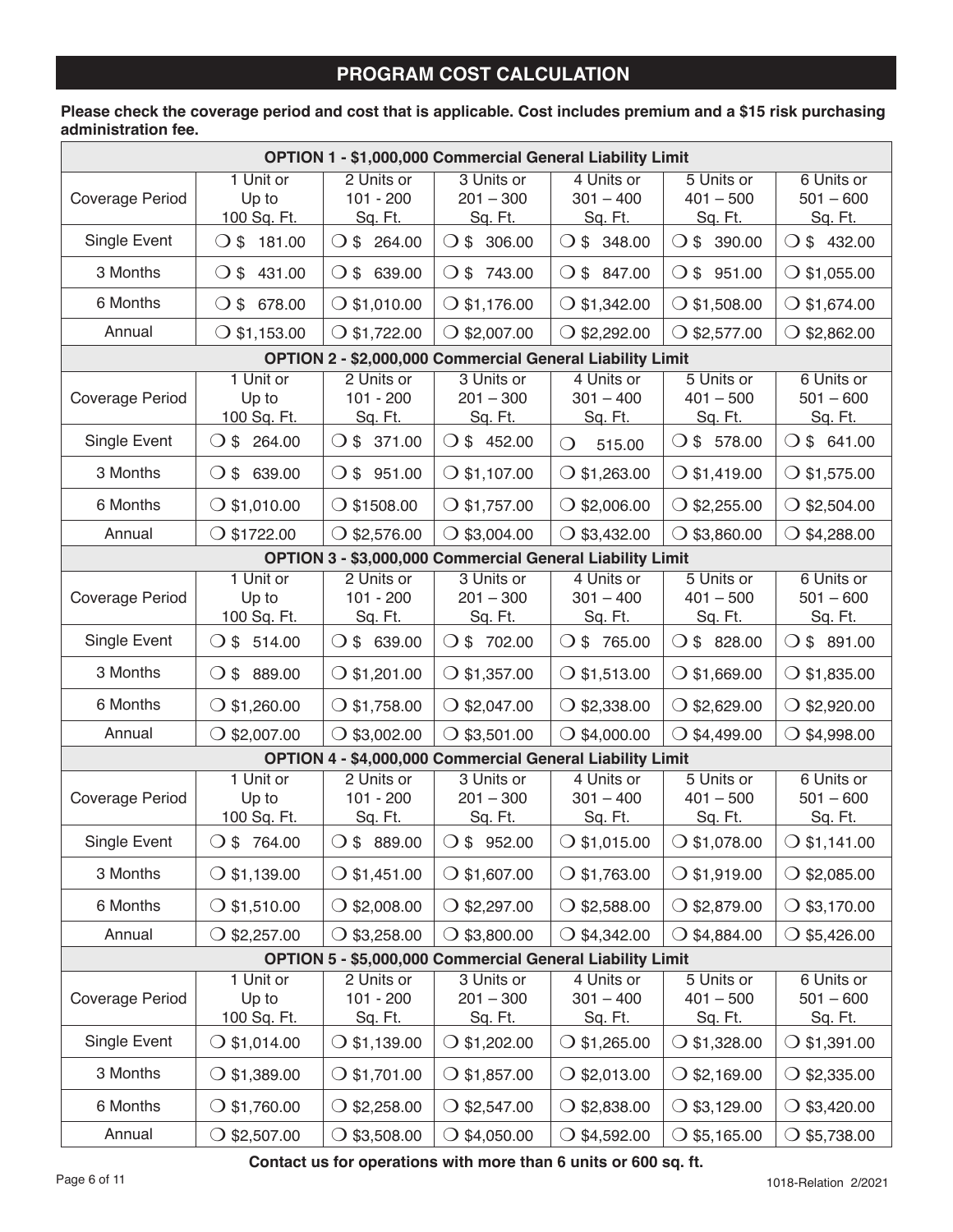|         | $\bigcirc$ Check here and skip this section if you do not want this coverage option                                                                                                                                                                                                                                    |                                                                             |
|---------|------------------------------------------------------------------------------------------------------------------------------------------------------------------------------------------------------------------------------------------------------------------------------------------------------------------------|-----------------------------------------------------------------------------|
|         | Step 1: Fill in the values to determine your total replacement cost amount for ALL locations                                                                                                                                                                                                                           |                                                                             |
|         | Individually list any items with values over \$5,000                                                                                                                                                                                                                                                                   | <b>Value</b><br>$\frac{1}{2}$                                               |
|         | <u> 1989 - Johann Barn, mars an t-Amerikaansk politiker (* 1908)</u><br>Provide values for categories below<br>(DO NOT include those values already shown above)                                                                                                                                                       |                                                                             |
|         | Vendor inventory (such as items held for sale)<br>Supply inventory (such as equipment, giveaways, paper goods)<br>Trailer equipment, excluding products (such as detachable trailers, signs,<br>concession equipment, refrigerators, cooking equipment, supplies)<br>Portable storage units (not permanent structures) | $\frac{1}{2}$                                                               |
|         | Total replacement value (add all lines above)                                                                                                                                                                                                                                                                          | \$                                                                          |
| Step 2: | Complete ONLY if your replacement cost value is over \$100,000<br>1. Please describe the building type your equipment is stored in (e.g.: frame or fire resistive warehouse)                                                                                                                                           |                                                                             |
|         | 2. Do you have a security system in place:                                                                                                                                                                                                                                                                             | $\bigcirc$ Yes $\bigcirc$ No                                                |
|         | a. If yes, please describe: experience and a series of yes, please describe:<br>3. Is any other operations, besides your own, or equipment of others stored in the same facility                                                                                                                                       |                                                                             |
|         | in which you store your equipment?                                                                                                                                                                                                                                                                                     | $\bigcirc$ Yes $\bigcirc$ No                                                |
|         |                                                                                                                                                                                                                                                                                                                        |                                                                             |
|         | 4. Please attach a complete inventory list with values of each item<br>Step 3: Calculate premium<br>(If total calculated premium is less than the minimum premium, the total premium due is the minimum premium)                                                                                                       |                                                                             |
|         | <b>Optional Equipment and Contents Premium</b>                                                                                                                                                                                                                                                                         |                                                                             |
|         | $\bigcirc$ My total replacement value is between \$1 - \$10,000<br>(\$250 deductible will apply)                                                                                                                                                                                                                       |                                                                             |
|         | $$.03 \times $$<br><b>Total Replacement Value</b>                                                                                                                                                                                                                                                                      | <b>Equipment and Contents Premium</b><br>(\$100.00 minimum premium applies) |
|         | $\bigcirc$ My total replacement value is over \$10,000<br>(\$1,000 deductible applies to values \$10,001 - \$100,000 and a \$2,500 deductible applies to values over \$100,000)                                                                                                                                        |                                                                             |
|         | $$.026 \times $$                                                                                                                                                                                                                                                                                                       |                                                                             |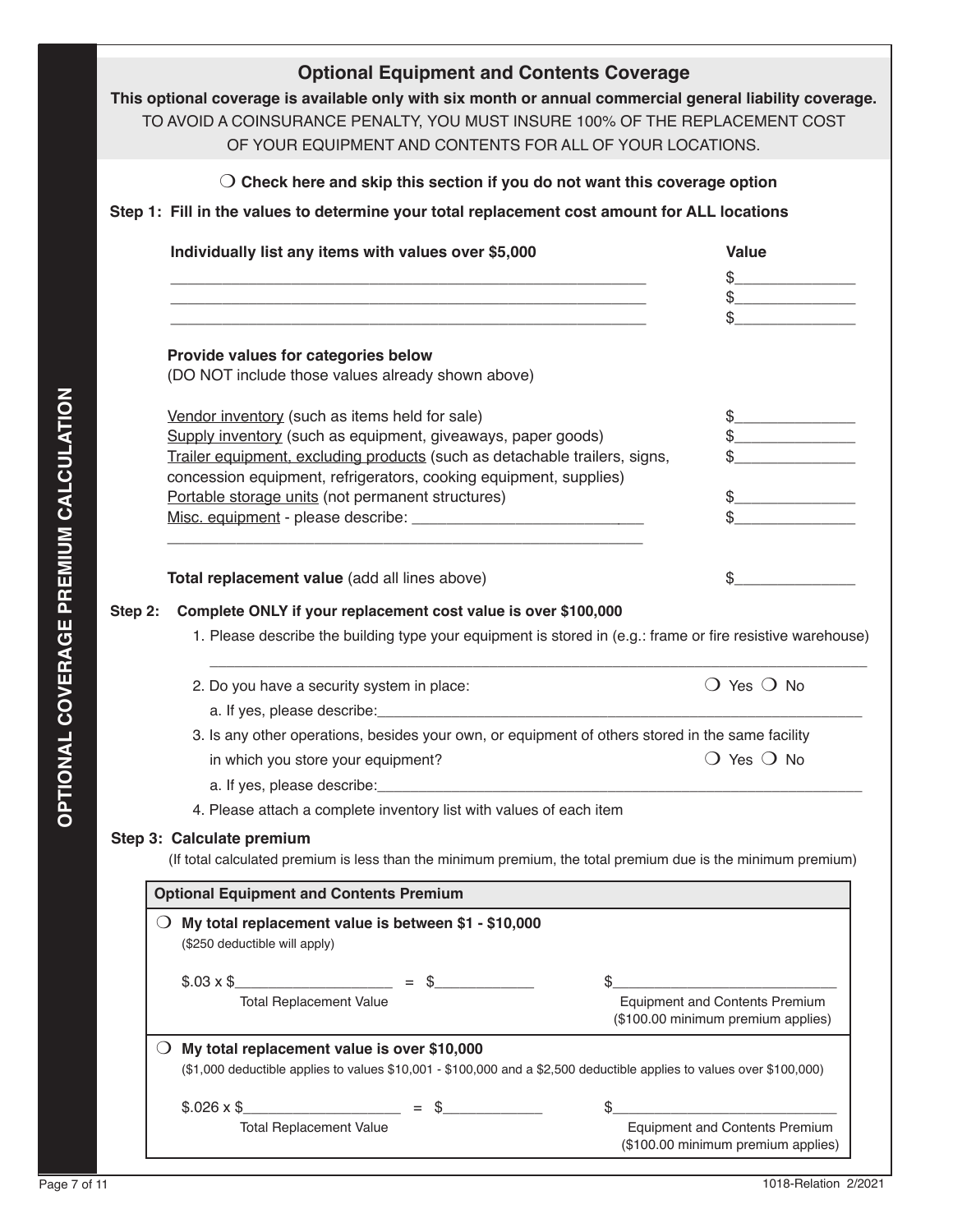| Program Cost (Required Coverage)                        | Ψ |
|---------------------------------------------------------|---|
| Equipment and Contents Premium (Optional Coverage)<br>2 | w |
| ŋ<br><b>Total Cost Due (add lines above)</b>            | จ |

## **COSTS ARE 100% FULLY EARNED AND NON-REFUNDABLE/NON-TRANSFERRABLE ONCE COVERAGE BEGINS. COVERAGE IS CONTINGENT UPON RECEIPT OF PAYMENT AND A FULLY COMPLETED ENROLLMENT FORM.**

## **NO COVERAGE WILL BE DEEMED IN EFFECT UNTIL THE ACCURATE PAYMENT IS RECEIVED BY THE COMPANY OR THEIR REPRESENTATIVE.**

**CANCELLATIONS/CHANGES CAN ONLY BE MADE BY THE NAMED INSURED.**

The following exclusions are contained in the commercial general liability coverage provided by this program: Abuse, molestation, harassment or sexual conduct; Aircraft/hot air balloon; Airport (the ownership, operation, maintenance, or use of any airfield or airport facility or premises. This exclusion does not apply to concessionaires, exhibitors, or vendors selling, displaying, demonstrating or promoting their products or services at any airfield or airport facility or premises); Amusement devices (the ownership, operation, maintenance or use of: any mechanical or non-mechanical ride, slide, water slide, any inflatable recreation device, any bungee operation or equipment, any vertical device or equipment use for climbing- either permanently affixed or temporarily erected, or dunk tank. Amusement device does not include any video arcade or computer games or structures that are not designed to bounce on, slide on, ride on or tunnel through); Animals (injury or death to any animal, or injury, death or property damage caused by an animal owned, rented or hired by you); Asbestos, Commercial general liability standard exclusions (CG 0001 04/13 edition); Communicable disease; Employment-related practices; Fireworks; Fungi or bacteria; Lead; Nuclear energy liability; Performers; Rodeos; Saddle animal; Snowmobile; Violation of statutes that govern emails, faxes, phone calls or other methods of sending materials or information; Those operations listed as ineligible: Alcoholic beverages-selling or furnishing; Animals, Any games that involve person-to-person contact; Auto parts (mechanical); Body piercing or permanent tattooing; Christmas tree retail lots; Contractors (lighting, stage, sound, etc.); Cryogenic chambers/therapy; E-commerce selling; Fire safety equipment; Fireworks sales and displays, Haunted attractions; Hot wax impressions; Leasing/rental operations; Mazes (corn/hay/fence); Medical testing; Motor sports activities; Nutritional or health supplement products (selling); On-site installations, service or repair of products; On-site equipment sales and rental; Oxygen or aromatherapy bars; Paintball equipment/accessories; Photographers (unless for a single event home-based photographer); Protective equipment or apparel; Storefront operations; Tobacco, cannabis or cannabis-related products (including e-cigarettes/vapor products); Toys (for ages 4 and under); Unmanned aircraft systems (e.g.: drones, RC aircraft); Use of and/or sales of weapons (such as: guns, axes, knives, swords, tasers, defense sprays); Vehicles in motion; Watercraft exhibits on water; Weight loss plans or products (selling); Wholesale business operations; Art exhibits over 10 feet tall or occupying more than 100 sq. feet (unless reviewed and approved by the program administrator)

**Relation Insurance Services - Specialty Risk, Inc. • P.O. Box 25936 • Overland Park, KS 66225 • 1-800-955-1991 E-mail = programs@relationinsurance.com • Fax 1-913-327-0201 • www.4RecSportsAndMore.com** CA #0H18178, TX #1657333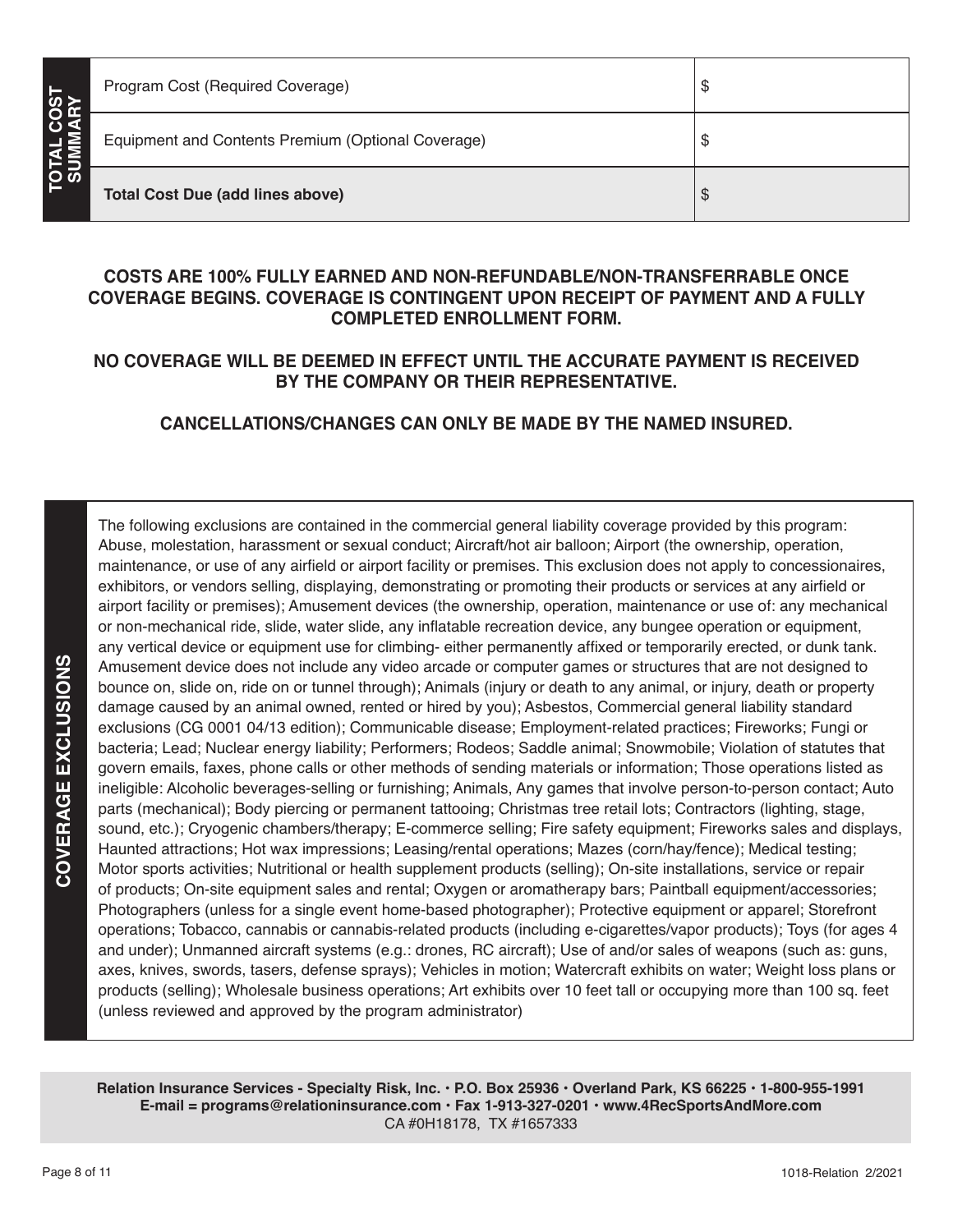# **Electronic Disclosure and Consent and Warranty PLEASE READ, COMPLETE #9 BELOW, AND SIGN BELOW**

## **Electronic Signature Disclosure and Consent**

The Electronic Signatures in Global and National Commerce Act (15 U.S.C. § 7001, et seq.) provides that a signature, contract or other record may not be denied legal effect, validity or enforceability solely because it is in electronic form or because an electronic signature was used in a transaction.

Relation Insurance Services (Relations), whether on its own behalf, and/or on behalf of an insurer and/or third parties, may utilize the internet, email, cloud services, digital storage, digital media or similar electronic means to transmit Policy Documents to its clients. This Agreement informs you of your rights when we are delivering and you are receiving such documents from us electronically.

- 1. I hereby voluntarily consent to proceeding with this transaction, and all subsequent actions related to this transaction, electronically.
- 2. I understand that further documents relating to this insurance purchased through Relation, including but not limited to correspondence, communications, confirmations, requests for premium payments and policy documents, may, to the extent permitted by law, be transmitted by electronic means to me, including by e-mail sent to the e-mail address I have provided as part of this transaction and/or my on-line registration. I consent to such documents being provided to me electronically.
- 3. Notwithstanding paragraph 2, any notice of cancellation shall be sent to me by mailing to the address I have provided as part of my registration and/or application for insurance, or to such other address for which I have provided notice pursuant to the terms of the policy.
- 4. Any change or revision to the e-mail address or other electronic contact information which I have provided as part of this transaction and/or my on-line registration process shall be requested by me by faxing, emailing or by mailing a written notice to: Relation Insurance Services - Specialty Risk, Inc., P.O. Box 25936, Overland Park, KS 66225.
- 5. I understand that I have the right to obtain a paper copy of any electronic record provided to me pursuant to this transaction or any subsequent transaction involving my coverage by mailing a written request to the address provided in paragraph 4.
- 6. In order to access the electronic records provided, the following hardware and software are required: (a) a personal computer or other device through which Internet access is available, (b) an Internet connection, (c) an e-mail account with an Internet service provider, and (d) Adobe Acrobat Reader.
- 7. I understand that I have the right and option to withdraw my consent to the receipt of further electronic documents at any time by faxing, emailing or mailing a written request to the address provided in paragraph 4. By withdrawing my consent to electronic delivery of documents I understand that I will receive a paper copy of future policy documentation.
- 8. Information relating to this transaction is subject to the terms of our privacy statement, a copy of which is provided at www.4RecSportsAndMore.com.
- 9. DOCUMENT DELIVERY. After this enrollment form is approved, you will receive a certificate of insurance showing evidence that coverage has been bound. When submitted through an insurance agent or broker, this coverage document will only be delivered to them. Additional certificate requests will be issued to the same person. Providing an email address in this application will be deemed consent to us to deliver documents and communication to you electronically.

| $\overline{\phantom{a}}$ | au   |
|--------------------------|------|
|                          | αιιι |

|                              | Page 9 of 11                                                                                                                                                                                                                                                                                                                                                                                                                         |
|------------------------------|--------------------------------------------------------------------------------------------------------------------------------------------------------------------------------------------------------------------------------------------------------------------------------------------------------------------------------------------------------------------------------------------------------------------------------------|
|                              | AGENTS: YOU MUST CONTINUE TO NEXT PAGE AND COMPLETE AGENT WARRANTY SECTION<br>Enrollments cannot be accepted unless this section is completed                                                                                                                                                                                                                                                                                        |
|                              | If an agent: Check here to acknowledge you are signing on behalf of the named insured $\bigcirc$                                                                                                                                                                                                                                                                                                                                     |
|                              |                                                                                                                                                                                                                                                                                                                                                                                                                                      |
|                              | Applicant signature: All and the Community of Date: Applicant signature: Applicant signature:                                                                                                                                                                                                                                                                                                                                        |
|                              |                                                                                                                                                                                                                                                                                                                                                                                                                                      |
|                              | I further acknowledge that, I have reviewed all information provided with this enrollment form and understand the exclusions which apply, as well<br>as the activities and operations for which coverage is not provided.                                                                                                                                                                                                            |
| <b>IMPORTANT INFORMATION</b> | may be examined or audited by the insurance company at any time during the coverage period and up to three years thereafter. Intentional<br>misrepresentation or misreporting may jeopardize coverage. We reserve the right to decline/void any ineligible coverage.                                                                                                                                                                 |
|                              | I am aware that the insurance company expects accurate reporting for my premium calculation. I understand that my book and records                                                                                                                                                                                                                                                                                                   |
|                              | Warranty Statement: I understand that the insurance company, in determining whether to provide insurance coverage, will rely on the information<br>contained in this form and all other information being submitted. I hereby warrant, represent and confirm that, to the best of my knowledge, all<br>information provided is complete, true and correct.                                                                           |
|                              |                                                                                                                                                                                                                                                                                                                                                                                                                                      |
|                              |                                                                                                                                                                                                                                                                                                                                                                                                                                      |
|                              | documents and communication to you electronically.<br>If you DO NOT want to be emailed please check here and select your preferred method of document delivery. $\bigcirc$                                                                                                                                                                                                                                                           |
|                              | 9. DOCUMENT DELIVERY. After this enrollment form is approved, you will receive a certificate of insurance showing evidence that coverage<br>has been bound. When submitted through an insurance agent or broker, this coverage document will only be delivered to them. Additional<br>certificate requests will be issued to the same person. Providing an email address in this application will be deemed consent to us to deliver |
|                              | 8. Information relating to this transaction is subject to the terms of our privacy statement, a copy of which is provided at<br>www.4RecSportsAndMore.com.                                                                                                                                                                                                                                                                           |
| IMPORTANT INFORMATION.       | or mailing a written request to the address provided in paragraph 4. By withdrawing my consent to electronic delivery of documents I understand<br>that I will receive a paper copy of future policy documentation.                                                                                                                                                                                                                  |
|                              | 7. I understand that I have the right and option to withdraw my consent to the receipt of further electronic documents at any time by faxing, emailing                                                                                                                                                                                                                                                                               |
|                              | through which Internet access is available, (b) an Internet connection, (c) an e-mail account with an Internet service provider, and<br>(d) Adobe Acrobat Reader.                                                                                                                                                                                                                                                                    |
|                              | subsequent transaction involving my coverage by mailing a written request to the address provided in paragraph 4.<br>6. In order to access the electronic records provided, the following hardware and software are required: (a) a personal computer or other device                                                                                                                                                                |
|                              | 5. I understand that I have the right to obtain a paper copy of any electronic record provided to me pursuant to this transaction or any                                                                                                                                                                                                                                                                                             |
|                              | 4. Any change or revision to the e-mail address or other electronic contact information which I have provided as part of this transaction and/or my<br>on-line registration process shall be requested by me by faxing, emailing or by mailing a written notice to: Relation Insurance Services - Specialty<br>Risk, Inc., P.O. Box 25936, Overland Park, KS 66225.                                                                  |
|                              | and/or application for insurance, or to such other address for which I have provided notice pursuant to the terms of the policy.                                                                                                                                                                                                                                                                                                     |
| PLEASE                       | consent to such documents being provided to me electronically.<br>3. Notwithstanding paragraph 2, any notice of cancellation shall be sent to me by mailing to the address I have provided as part of my registration                                                                                                                                                                                                                |
|                              | communications, confirmations, requests for premium payments and policy documents, may, to the extent permitted by law, be transmitted by<br>electronic means to me, including by e-mail sent to the e-mail address I have provided as part of this transaction and/or my on-line registration. I                                                                                                                                    |
| <b>READ AND</b>              | 2. I understand that further documents relating to this insurance purchased through Relation, including but not limited to correspondence,                                                                                                                                                                                                                                                                                           |
|                              | By agreeing to proceed with this transaction, you acknowledge and consent to the following:<br>1. I hereby voluntarily consent to proceeding with this transaction, and all subsequent actions related to this transaction, electronically.                                                                                                                                                                                          |
|                              |                                                                                                                                                                                                                                                                                                                                                                                                                                      |
| <b>SIGN.</b>                 | Relation Insurance Services (Relations), whether on its own behalf, and/or on behalf of an insurer and/or third parties, may utilize the internet, email,<br>cloud services, digital storage, digital media or similar electronic means to transmit Policy Documents to its clients. This Agreement informs you of your<br>rights when we are delivering and you are receiving such documents from us electronically.                |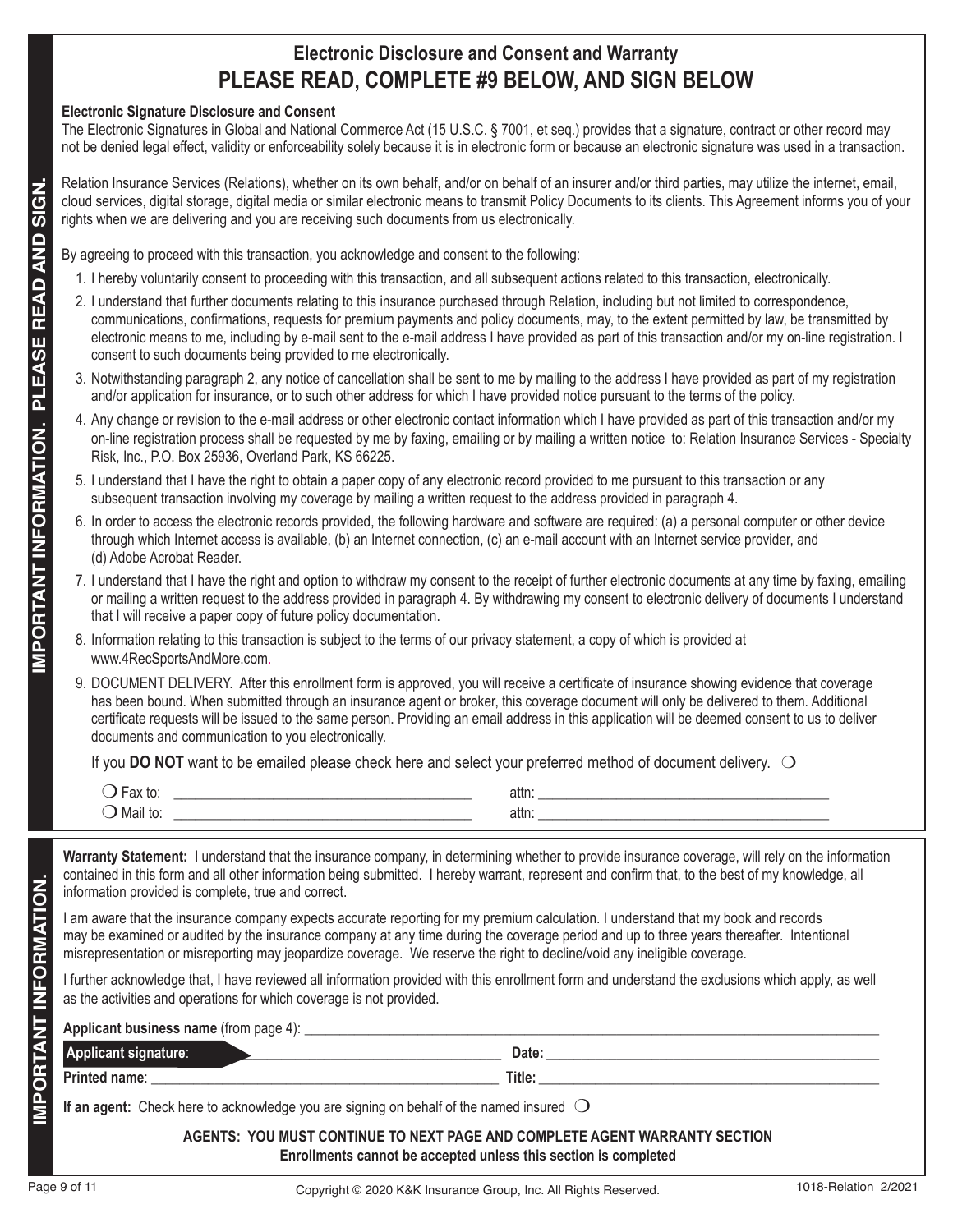## **AGENTS:**

Please complete the information below

| <b>I</b> IGASG COMPIGIG THE IMPORTANCE DEIVIV.                      |                                                                                                                                                                                                                                                                                                                                                                                                                                                                                                                                                                                                                                                                       |                               |                                                                                                                                                                     |                      |
|---------------------------------------------------------------------|-----------------------------------------------------------------------------------------------------------------------------------------------------------------------------------------------------------------------------------------------------------------------------------------------------------------------------------------------------------------------------------------------------------------------------------------------------------------------------------------------------------------------------------------------------------------------------------------------------------------------------------------------------------------------|-------------------------------|---------------------------------------------------------------------------------------------------------------------------------------------------------------------|----------------------|
|                                                                     |                                                                                                                                                                                                                                                                                                                                                                                                                                                                                                                                                                                                                                                                       |                               |                                                                                                                                                                     |                      |
|                                                                     |                                                                                                                                                                                                                                                                                                                                                                                                                                                                                                                                                                                                                                                                       |                               |                                                                                                                                                                     |                      |
|                                                                     | Address                                                                                                                                                                                                                                                                                                                                                                                                                                                                                                                                                                                                                                                               | City                          | State                                                                                                                                                               | Zip                  |
|                                                                     |                                                                                                                                                                                                                                                                                                                                                                                                                                                                                                                                                                                                                                                                       |                               |                                                                                                                                                                     |                      |
|                                                                     |                                                                                                                                                                                                                                                                                                                                                                                                                                                                                                                                                                                                                                                                       |                               |                                                                                                                                                                     |                      |
|                                                                     |                                                                                                                                                                                                                                                                                                                                                                                                                                                                                                                                                                                                                                                                       |                               |                                                                                                                                                                     |                      |
| <b>AGENT INFORMATION</b><br>Agent signature:                        | I represent and warrant as an insurance producer that I currently maintain, and will maintain, all individual, corporate or agency licenses or<br>permits to conduct insurance business in the state coverage for this insured is being written. I further represent and warrant that I currently<br>maintain errors and omissions insurance with a minimum limit of \$1,000,000 for myself, my officers, and employees. If requested by us, I will<br>provide with reasonably satisfactory evidence of all of the above mentioned items.<br>I understand that agents do not have authority to issue binders or a certificate of insurance on behalf of this program. |                               |                                                                                                                                                                     |                      |
|                                                                     |                                                                                                                                                                                                                                                                                                                                                                                                                                                                                                                                                                                                                                                                       |                               |                                                                                                                                                                     |                      |
|                                                                     |                                                                                                                                                                                                                                                                                                                                                                                                                                                                                                                                                                                                                                                                       |                               |                                                                                                                                                                     |                      |
|                                                                     |                                                                                                                                                                                                                                                                                                                                                                                                                                                                                                                                                                                                                                                                       |                               |                                                                                                                                                                     |                      |
| <b>Applicable in AL</b>                                             |                                                                                                                                                                                                                                                                                                                                                                                                                                                                                                                                                                                                                                                                       | <b>Applicable in NM</b>       |                                                                                                                                                                     |                      |
|                                                                     | Any person who knowingly presents a false or fraudulent claim for payment of<br>a loss or benefit or who knowingly presents false information in an application                                                                                                                                                                                                                                                                                                                                                                                                                                                                                                       |                               | Any person who knowingly presents a false or fraudulent claim for payment                                                                                           |                      |
|                                                                     | for insurance is guilty of a crime and may be subject to restitution fines or                                                                                                                                                                                                                                                                                                                                                                                                                                                                                                                                                                                         |                               | of a loss or benefit or knowingly presents false information in an application<br>for insurance is guilty of a crime and may be subject to civil fines and criminal |                      |
| confinement in prison, or any combination thereof.                  |                                                                                                                                                                                                                                                                                                                                                                                                                                                                                                                                                                                                                                                                       | penalties.                    |                                                                                                                                                                     |                      |
| Applicable in AR, LA, MD, RI and WV                                 |                                                                                                                                                                                                                                                                                                                                                                                                                                                                                                                                                                                                                                                                       | <b>Applicable in NJ</b>       |                                                                                                                                                                     |                      |
|                                                                     | Any person who knowingly (or willfully)* presents a false or fraudulent claim                                                                                                                                                                                                                                                                                                                                                                                                                                                                                                                                                                                         |                               | Any person who includes any false or misleading information on an application                                                                                       |                      |
|                                                                     | for payment of a loss or benefit or knowingly (or willfully)* presents false<br>information in an application for insurance is guilty of a crime and may be                                                                                                                                                                                                                                                                                                                                                                                                                                                                                                           | <b>Applicable in NY</b>       | for an insurance policy is subject to criminal and civil penalties.                                                                                                 |                      |
| subject to fines and confinement in prison. *Applies in MD Only.    |                                                                                                                                                                                                                                                                                                                                                                                                                                                                                                                                                                                                                                                                       |                               | Any person who knowingly and with intent to defraud any insurance company                                                                                           |                      |
| <b>Applicable in CO</b>                                             |                                                                                                                                                                                                                                                                                                                                                                                                                                                                                                                                                                                                                                                                       |                               | or other person files an application for insurance or statement of claim                                                                                            |                      |
| <b>STATEMENT</b>                                                    | It is unlawful to knowingly provide false, incomplete, or misleading facts                                                                                                                                                                                                                                                                                                                                                                                                                                                                                                                                                                                            |                               | containing any materially false information, or conceals for the purpose of                                                                                         |                      |
|                                                                     | or information to an insurance company for the purpose of defrauding or<br>attempting to defraud the company. Penalties may include imprisonment, fines,                                                                                                                                                                                                                                                                                                                                                                                                                                                                                                              |                               | misleading, information concerning any fact material thereto commits a                                                                                              |                      |
|                                                                     | denial of insurance and civil damages. Any insurance company or agent of an                                                                                                                                                                                                                                                                                                                                                                                                                                                                                                                                                                                           |                               | fraudulent insurance act, which is a crime, and shall also be subject to a civil<br>penalty not to exceed five thousand dollars and the stated value of the claim   |                      |
|                                                                     | insurance company who knowingly provides false, incomplete, or misleading                                                                                                                                                                                                                                                                                                                                                                                                                                                                                                                                                                                             | for each such violation.      |                                                                                                                                                                     |                      |
|                                                                     | facts or information to a policyholder or claimant for the purpose of defrauding                                                                                                                                                                                                                                                                                                                                                                                                                                                                                                                                                                                      | <b>Applicable in OH</b>       |                                                                                                                                                                     |                      |
| $\overline{\mathsf{S}}$                                             | or attempting to defraud the policyholder or claimant with regard to a settlement<br>or award payable from insurance proceeds shall be reported to the Colorado                                                                                                                                                                                                                                                                                                                                                                                                                                                                                                       |                               | Any person who, with intent to defraud or knowing that he is facilitating a fraud                                                                                   |                      |
| Division of Insurance within the Department of Regulatory Agencies. |                                                                                                                                                                                                                                                                                                                                                                                                                                                                                                                                                                                                                                                                       |                               | against an insurer, submits an application or files a claim containing a false or<br>deceptive statement is guilty of insurance fraud.                              |                      |
| <b>Applicable in DC</b>                                             |                                                                                                                                                                                                                                                                                                                                                                                                                                                                                                                                                                                                                                                                       | <b>Applicable in OK</b>       |                                                                                                                                                                     |                      |
| <b>GENERAL FRA</b>                                                  | WARNING: It is a crime to provide false or misleading information to an insurer                                                                                                                                                                                                                                                                                                                                                                                                                                                                                                                                                                                       |                               | WARNING: Any person who knowingly, and with intent to injure, defraud or                                                                                            |                      |
|                                                                     | for the purpose of defrauding the insurer or any other person. Penalties include<br>imprisonment and/or fines. In addition, an insurer may deny insurance benefits                                                                                                                                                                                                                                                                                                                                                                                                                                                                                                    |                               | deceive any insurer, makes any claim for the proceeds of an insurance policy                                                                                        |                      |
|                                                                     | if false information materially related to a claim was provided by the applicant.                                                                                                                                                                                                                                                                                                                                                                                                                                                                                                                                                                                     | <b>Applicable in PA</b>       | containing any false, incomplete or misleading information is guilty of a felony.                                                                                   |                      |
| <b>Applicable in FL</b>                                             |                                                                                                                                                                                                                                                                                                                                                                                                                                                                                                                                                                                                                                                                       |                               | Any person who knowingly and with intent to defraud any insurance                                                                                                   |                      |
|                                                                     | Any person who knowingly and with intent to injure, defraud, or deceive                                                                                                                                                                                                                                                                                                                                                                                                                                                                                                                                                                                               |                               | company or other person files an application for insurance or statement of                                                                                          |                      |
|                                                                     | any insurer files a statement of claim or an application containing any false,<br>incomplete, or misleading information is guilty of a felony of the third degree.                                                                                                                                                                                                                                                                                                                                                                                                                                                                                                    |                               | claim containing any materially false information or conceals for the purpose                                                                                       |                      |
| <b>Applicable in KY</b>                                             |                                                                                                                                                                                                                                                                                                                                                                                                                                                                                                                                                                                                                                                                       |                               | of misleading, information concerning any fact material thereto commits<br>a fraudulent insurance act, which is a crime and subjects such person to                 |                      |
|                                                                     | Any person who knowingly and with intent to defraud any insurance company                                                                                                                                                                                                                                                                                                                                                                                                                                                                                                                                                                                             | criminal and civil penalties. |                                                                                                                                                                     |                      |
|                                                                     | or other person files an application for insurance containing any materially false                                                                                                                                                                                                                                                                                                                                                                                                                                                                                                                                                                                    | <b>Applicable in OR</b>       |                                                                                                                                                                     |                      |
|                                                                     | information or conceals, for the purpose of misleading, information concerning                                                                                                                                                                                                                                                                                                                                                                                                                                                                                                                                                                                        |                               | Any person who knowingly and with intent to defraud or solicit another to                                                                                           |                      |
| <b>Applicable in ME, TN, and WA</b>                                 | any fact material thereto commits a fraudulent insurance act, which is a crime.                                                                                                                                                                                                                                                                                                                                                                                                                                                                                                                                                                                       |                               | defraud the insurer by submitting an application containing a false statement<br>as to any material fact may be violating state law.                                |                      |
|                                                                     | It is a crime to knowingly provide false, incomplete or misleading information                                                                                                                                                                                                                                                                                                                                                                                                                                                                                                                                                                                        | <b>Applicable in VA</b>       |                                                                                                                                                                     |                      |
|                                                                     | to an insurance company for the purpose of defrauding the company. Penalties                                                                                                                                                                                                                                                                                                                                                                                                                                                                                                                                                                                          |                               | It is a crime to knowingly provide false, incomplete or misleading information                                                                                      |                      |
|                                                                     | (may)* include imprisonment, fines and denial of insurance benefits. *Applies                                                                                                                                                                                                                                                                                                                                                                                                                                                                                                                                                                                         |                               | to an insurance company for the purpose of defrauding the company. Penalties                                                                                        |                      |
| in ME Only.                                                         |                                                                                                                                                                                                                                                                                                                                                                                                                                                                                                                                                                                                                                                                       |                               | include imprisonment, fines and denial of benefits.                                                                                                                 |                      |
|                                                                     |                                                                                                                                                                                                                                                                                                                                                                                                                                                                                                                                                                                                                                                                       |                               |                                                                                                                                                                     | FRAUD APPS (2019/11) |
| Page 10 of 11                                                       |                                                                                                                                                                                                                                                                                                                                                                                                                                                                                                                                                                                                                                                                       |                               |                                                                                                                                                                     | 1018-Relation 2/2021 |

| Date: |  |
|-------|--|
|       |  |

## **Applicable in AL**

### **Applicable in AR, LA, MD, RI and WV**

#### **Applicable in CO**

#### **Applicable in DC**

## **Applicable in FL**

## **Applicable in NM**

#### **Applicable in NJ**

### **Applicable in NY**

#### **Applicable in OH**

#### **Applicable in OK**

#### **Applicable in OR**

### **Applicable in VA**